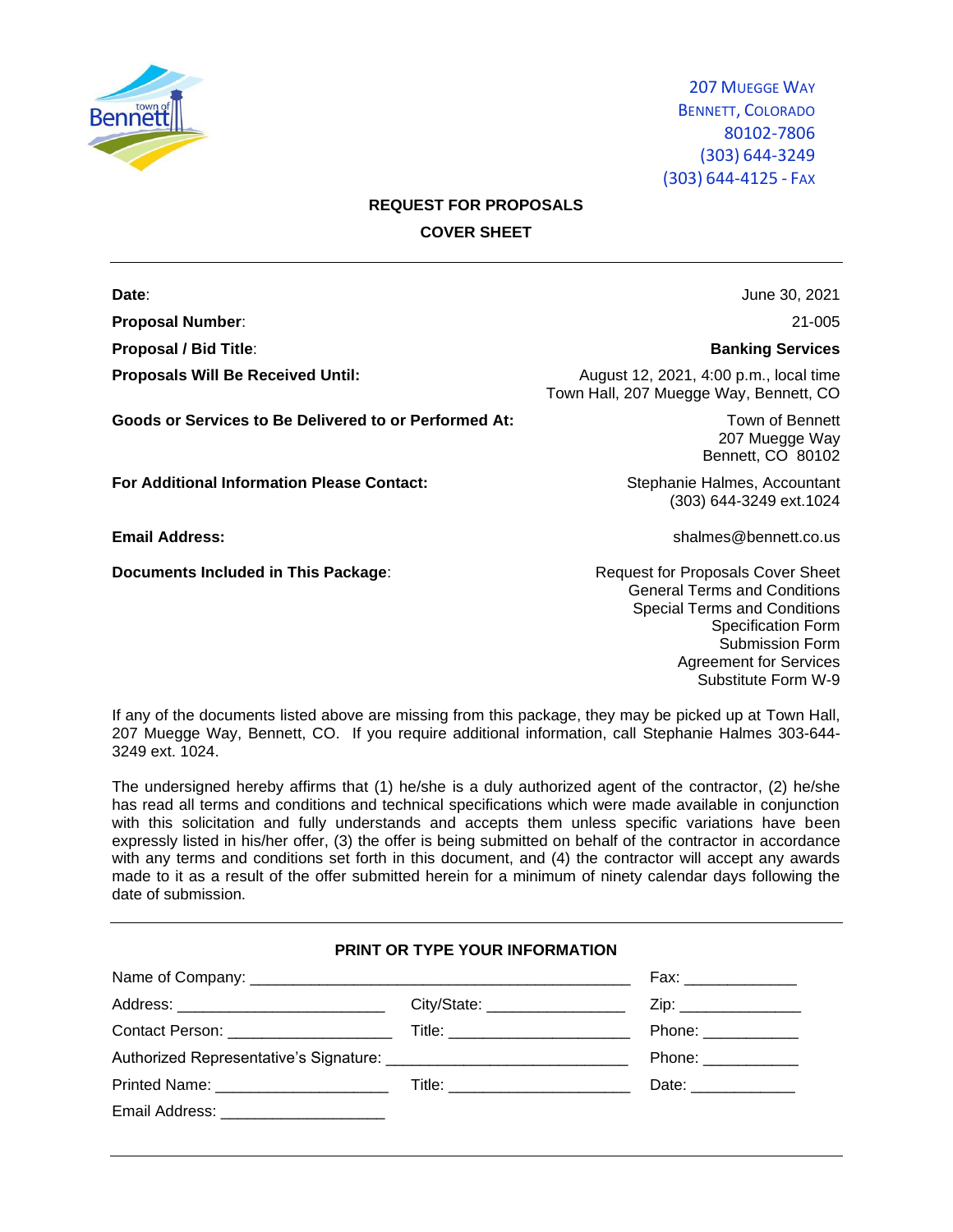

# **REQUEST FOR PROPOSALS GENERAL TERMS AND CONDITIONS**

### **I. APPLICABILITY**

The Town of Bennett ("Town") is requesting proposals for its primary banking services. The Town's needs are outlined in the following Request for Proposal ("RFP").

The primary objective of requesting proposals is for the Town to determine which bank can offer the highest quality of service at the most reasonable cost. This process also provides the Town the opportunity to explore alternative procedural methods that could improve its banking, cash management and customer service capabilities. The Town expects its financial institution to be a leader and innovator in the development and execution of financial products and services. The Town intends to establish a one-year contract, with renewal options. The conditions of the proposal must remain valid for a minimum contract term of one year.

This document sets forth general information and requirements for persons and firms ("Contractors") interested in submitting "Proposals" in response to this Request for Proposals ("Solicitation").

### **II. CONTENTS OF PROPOSAL**

- A. GENERAL CONDITIONS. Contractors are required to submit their Proposals in accordance with the following express conditions:
	- 1. Contractors are advised that all Town contracts are subject to all legal requirements contained in the Town's Purchasing Policies and state and federal statutes. When conflicts between the Solicitation and these legal documents occur, the highest authority will prevail.
	- 2. All Proposals and other materials submitted in response to this Solicitation shall become the property of the Town upon receipt and will not be returned to the Contractor. Selection or rejection will not affect this right. Information that is considered proprietary should be clearly marked as such and will be handled in accordance with applicable federal and state laws. Neither cost information nor any response in total will be considered proprietary, and Contractors should assume that all portions of their response other than proprietary information will be public records.
	- 3. The provisions herein are solely for the fiscal responsibility of the Town and confer no rights, duties or entitlements to Contractors.
	- 4. This Solicitation is not an offer to contract.

## **B. CLARIFICATION AND MODIFICATIONS IN TERMS AND CONDITIONS**

- 1. Where there appear to be variances or conflicts between the General Terms and Conditions, the Special Terms and Conditions and the technical specifications outlined in this Solicitation, the technical specifications then of the Special Terms and Conditions will prevail.
- 2. If any Contractor contemplating submitting a Proposal under this Solicitation is in doubt as to the true meaning of the specifications, the Contractor must submit a **written request** for clarification to the Town at 207 Muegge Way, Bennett, CO 80102. The Contractor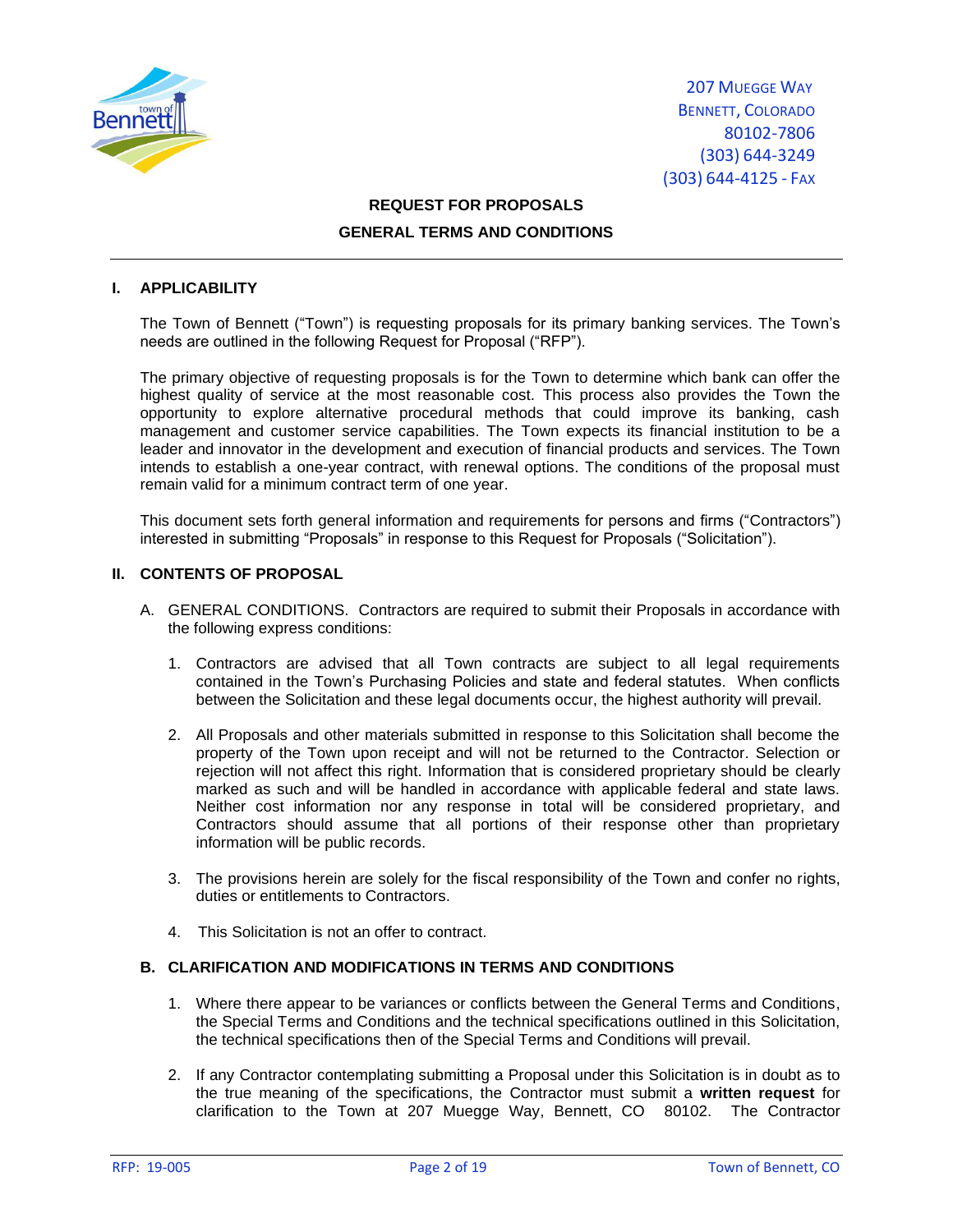submitting the request shall be responsible for ensuring that the request is received by the Town at least five calendar days prior to the scheduled deadline for submission of Proposals.

#### **Any official interpretation of this Solicitation must be made by an agent of the Town who is authorized to act on behalf of the Town. The Town shall not be responsible for interpretations offered by employees of the Town who are not agents of the Town.**

The Town shall issue a written addendum if substantial changes which impact the technical submission of Proposals are required. A copy of such addenda will be mailed or distributed via facsimile transmission to each Contractor receiving the Solicitation. The Contractor shall certify its acknowledgment of the addendum by signing the addendum and returning it with its Proposal. In the event of conflict with the original contract documents, addenda shall govern all other contract documents to the extent specified. Subsequent addenda shall govern over prior addenda only to the extent specified.

## **C. PRICES CONTAINED IN PROPOSAL- DISCOUNTS, TAXES, COLLUSION**

- 1. Contractors may offer a cash discount for prompt payment. Discounts will be considered in determining the lowest net cost for the evaluation of Proposals; discounts for periods of less than twenty days, however, will not be considered in making the award. Contractors are encouraged to provide their prompt payment terms in the space provided on the Solicitation's Specification and Pricing Form. If no prompt payment discount is being offered, the Contractor shall enter a zero (0) for the percentage discount to indicate net thirty days. If the Contractor does not enter a percentage discount, it is hereby understood and agreed that the payment terms shall be net thirty days, effective on the date that the Town receives an accurate invoice or accepts the products, whichever is the later date. Payment is deemed to be made on the date of the mailing of the check.
- 2. Contractors shall not include federal, state, or local excise or sales taxes in prices offered, as the Town is exempt from payment of such taxes. Town tax identification numbers will be made available to the selected contractor.
- 3. The Contractor, by affixing its signature to this Solicitation, certifies that its Proposal is made without previous understanding, agreement, or connection either with any persons, firms or corporations making a Proposal for the same items, or with the Town. The Contractor also certifies that its Proposal is in all respects fair, without outside control, collusion, fraud, or otherwise illegal action. To ensure integrity of the Town's public procurement process, all Contractors are hereby placed on notice that any and all Contractors who falsify the certifications required in conjunction with this section will be prosecuted to the fullest extent of the law.

### **III. PREPARATION AND SUBMISSION OF PROPOSAL**

#### **A. PREPARATION**

- 1. The Proposal must be typed. All corrections made by the Contractor must be initialed **in blue ink** by the authorized agent of the Contractor.
- 2. Proposals must contain, **in blue ink**, a manual signature of an authorized agent of the Contractor in the space provided on the Solicitation cover page. **The original cover page of this Solicitation must be included in all Proposals. If the Contractor's authorized agent fails to sign and return the original cover page of the Solicitation, its Proposal may be invalid and may not be considered.**
- 3. Unit prices shall be provided by the Contractor on the Solicitation's Specification and Pricing Form when required in conjunction with the prescribed method of award and **shall be for the unit of measure requested.** Prices that are not in accordance with the measurements and descriptions requested shall be considered non-responsive and shall not be considered. Where there is a discrepancy between the unit price and the extension of prices, the unit price shall prevail.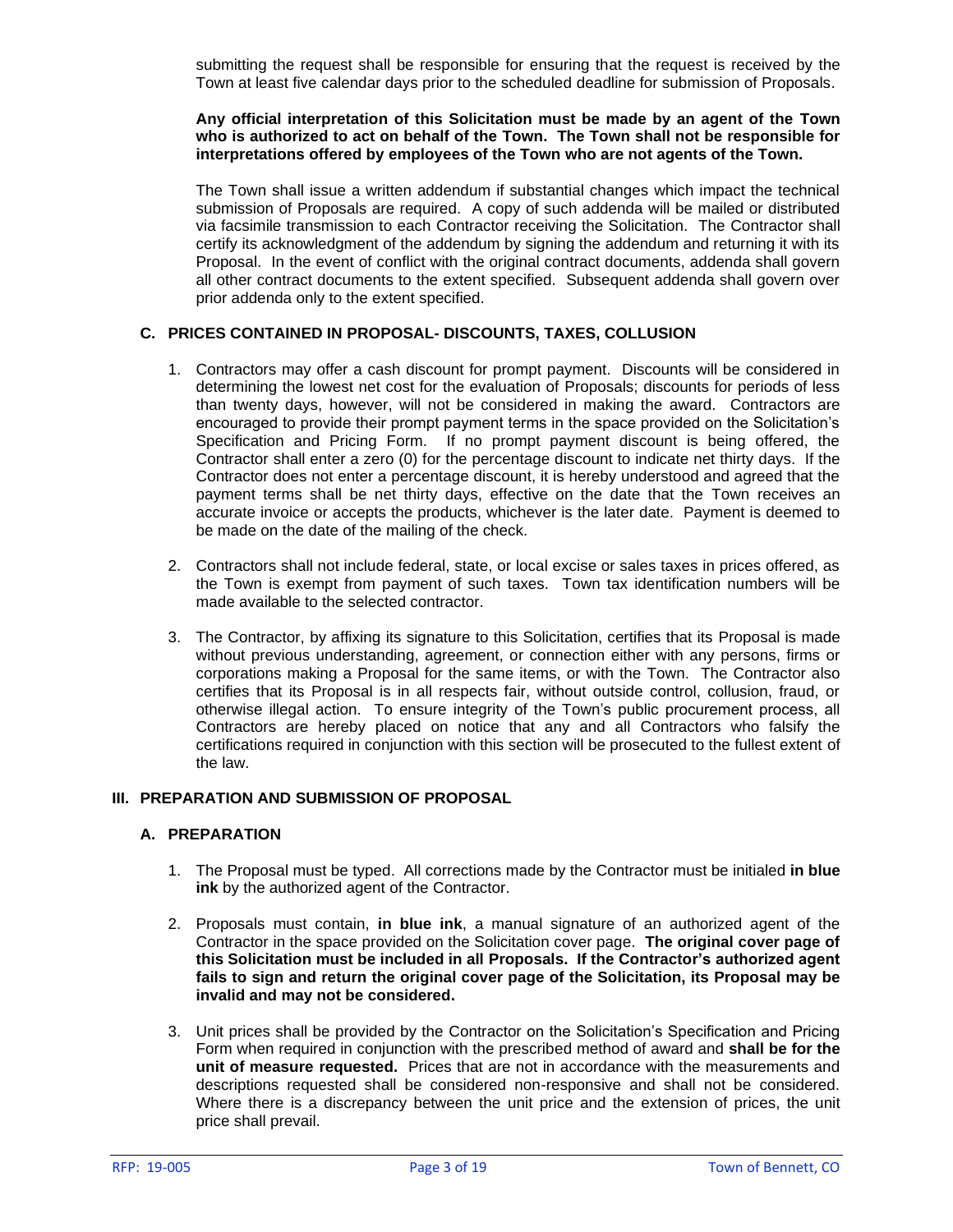4. The accuracy of the Proposal is the sole responsibility of the Contractor. No changes in the Proposal shall be allowed after the date and time that the Offers are due. Changes made to the Proposal prior to the date and time that the Offers are due shall be made in accordance with Provision IV(A) of this document.

# **B. SUBMISSION**

- 1. The Proposal shall be sealed in an envelope with the Contractor's name and the solicitation number on the outside. The Town's Specification and Pricing form, which is attached to this Solicitation, must be used when the Contractor is submitting its Proposal. The Contractor shall not alter this form (e.g. add or modify categories for posting prices offered) unless expressly permitted in the addendum duly issued by the Town. No other form shall be accepted.)
- 2. Proposals submitted via facsimile machines will not be accepted.
- 3. Contractors, which qualify their Proposals by requiring alternate contractual terms and conditions as a stipulation for contract award must include such alternate terms and conditions in their Proposals. The Town reserves the right to declare Contractors' Proposals as non-responsive if any of these alternate terms and conditions are in conflict with the Town's terms and conditions, or if they are not in the best interests of the Town.
- 4. An ORIGINAL and THREE (3) copies of each Proposal must be received before the due date and time as specified in this Proposal. Failure to submit the required number of copies may deem the Contractor non-responsive. The Contractor is responsible for addressing the envelope as indicated below. Address the envelope as follows:

Town of Bennett 207 Muegge Way Bennett, CO 80102

ATTN: Stephanie Halmes Accountant RFP 21-005

C. LATE PROPOSALS. Proposals received after August 12, 2021 at 4:00 p.m. shall be considered non-responsive and will be returned unopened to the Contractor.

# **IV. MODIFICATION OR WITHDRAWAL OF PROPOSALS**

- A. MODIFICATIONS TO PROPOSALS. Proposals may only be modified in the form of a written notice on company letterhead and must be received prior to August 12, 2021 4:00 p.m. Each permissible modification submitted to the Town must have the Contractor's name and return address and the applicable Solicitation number and title clearly marked on the face of the envelope. If more than one modification is submitted, the modification bearing the latest date of receipt by the Town will be considered the valid modification.
- B. WITHDRAWAL OF PROPOSALS
	- 1. Proposals may be withdrawn prior to August 12, 2021, 4:00 p.m. Such requests must be made in writing on company letterhead.
	- 2. Proposals may not be withdrawn after August 12, 2021, 4:00 p.m. for a period of ninety calendar days. If a Proposal is withdrawn by the Contractor during this ninety-day period, the Town may, at its option, suspend the Contractor from the Bidder list and may not accept any Proposal from the Contractor for a six-month period following the withdrawal.

# **V. REJECTION OF PROPOSALS**

A. REJECTION OF PROPOSALS. The Town may, at its sole and absolute discretion: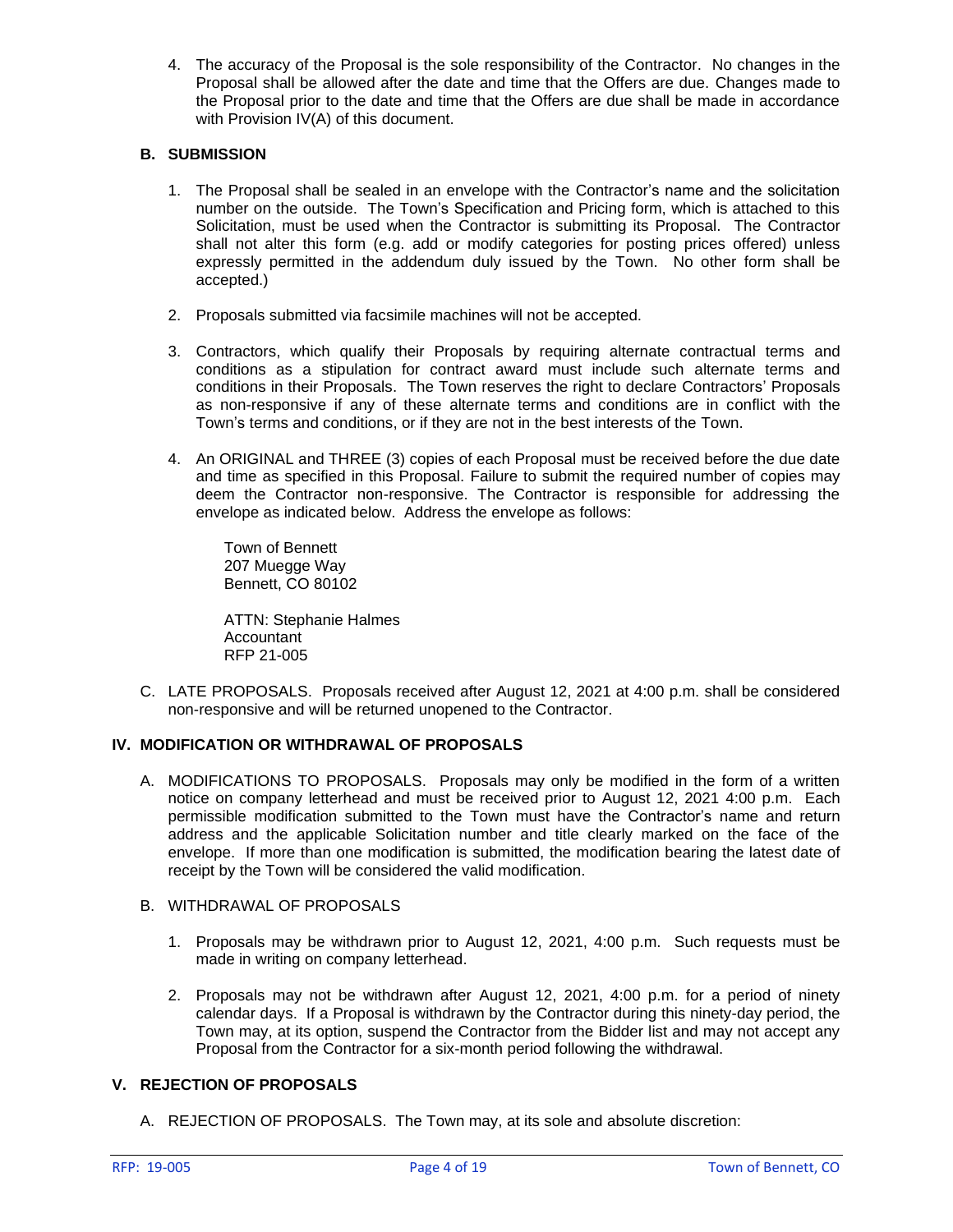- 1. Accept or Reject any and all, or parts of any or all, Proposals submitted by prospective Contractors;
- 2. Re-advertise this Solicitation;
- 3. Postpone or cancel the process;
- 4. Waive any irregularities in the Proposals received in conjunction with this Solicitation; and/or
- 5. Determine the criteria and process whereby Proposals are evaluated and awarded. No damages shall be recoverable by any challenger as a result of these determinations or decisions by the Town.
- B. REJECTION OF A PARTICULAR PROPOSAL. Examples of the reasons for which the Town may reject a Proposal, include, but are not limited to the following:
	- 1. The Contractor misstates or conceals any material fact in its Proposal;
	- 2. The Contractor's Proposal does not strictly conform to the law or the requirements of the Solicitation;
	- 3. The Proposal expressly requires or implies a conditional award that conflicts with the method of award stipulated in the Solicitation's Special Terms and Conditions;
	- 4. The Proposal does not include documents, including, but not limited to, certificates, licenses, and/or samples, which are required for submission with the Proposal in conjunction with the Solicitation's Special Terms and Conditions and/or technical specifications; or
	- 5. The Proposal has not been executed by the Contractor through an authorized signature on the Specification's Cover Sheet.
- C. ELIMINATION FROM CONSIDERATION
	- 1. A Proposal may not be accepted from, nor any contract be awarded to, any person or firm which is in arrears to the Town upon any debt or contract or which is a defaulter as surety or otherwise upon any obligation to the Town.
	- 2. A Proposal may not be accepted from, nor any contract awarded to, any person or firm which has failed to perform faithfully any previous contract with the Town, state or federal government, for a minimum period of three years after this previous contract was terminated for cause.
	- 3. Proposals will also be rejected from any bidder (individual(s) or company) debarred from Federal contracts or Adams County.
- **VI. AWARD OF SOLICITATION**. The Town shall award the Solicitation to the successful Contractor through the issuance of a Notice of Award. The General Terms and Conditions, the Special Terms and Conditions, any technical specifications, the Proposal, and the Purchase Order or Notice of Award are collectively an integral part of any agreement between the Town and the successful Contractor. Accordingly, these documents shall be incorporated into a separate contract for services. No services shall be provided until the contract for services has been signed by the Town and no products shall be provided until the Purchase Order has been signed by the Contractor.

# **VII. INSURANCE REQUIREMENTS UPON AWARD OF CONTRACT**

A. Contracts executed pursuant to this Proposal will require Contractor to procure and maintain, at its own expense, for all work covered by this Proposal, the following policies of insurance:

> a. Worker's Compensation Insurance to cover obligations imposed by applicable laws for any employee engaged in the performance of work under this Agreement: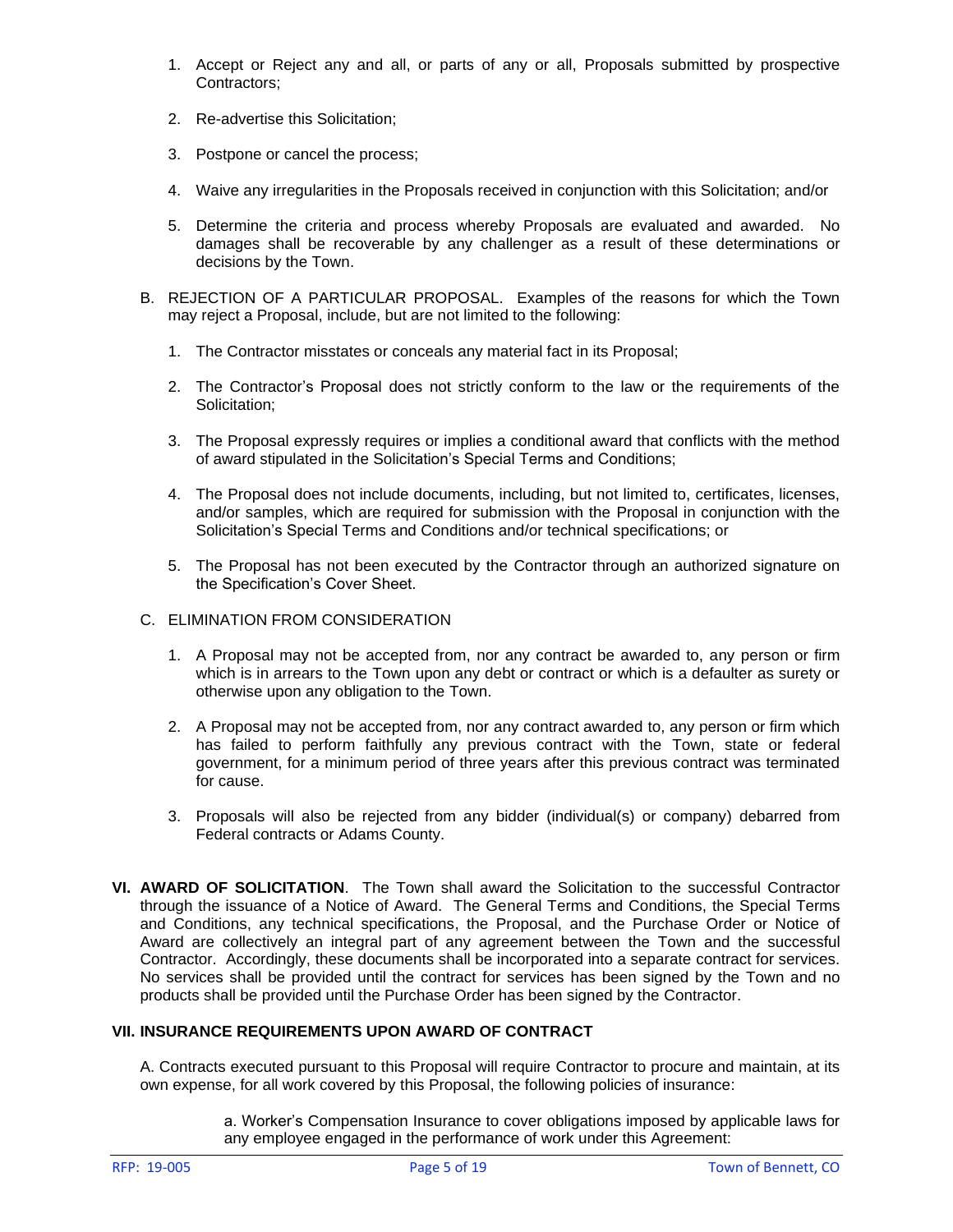Worker's Compensation Each accident Statutory Each employee for disease Statutory

Contractor shall comply with the requirements of the Worker's Compensation Act of Colorado and shall provide Worker's Compensation Insurance to protect the Contractor from and against any and all Worker's Compensation claims arising from performance of work under the Agreement. The requirements of this provision shall apply to the Contractor and to all subcontractors.

b. Commercial General Liability insurance with minimum combined single limits of One Million Dollars (\$1,000,000) each occurrence and Two Million Dollars (\$2,000,000) aggregate. The policy shall be applicable to all premises and operations. The policy shall include coverage for bodily injury, broad form property damage (including completed operations), personal injury (including coverage for contractual and employee acts), blanket contractual, independent contractors, products, and completed operations. The policy shall contain a severability of interest's provision. Coverage must be on an "occurrence" basis as opposed to a "claims made" basis. This insurance must pay on behalf of the Contractor all sums which the Contractor shall become legally obligated to pay as damages because of bodily injury or property damage caused by an occurrence up to the specified limits of liability for each occurrence.

c. Commercial Automobile Liability insurance with minimum combined single limits for bodily injury and property damage of not less than One Million Dollars (\$1,000,000) each occurrence with respect to each of Contractor's owned, hired and non owned vehicles assigned to or used in performance of the services. The policy shall contain a severability of interest's provision. Commercial Automobile Liability insurance must cover the Contractor for all sums which the Contractor shall become legally obligated to pay as damages because of bodily injury or property damage caused by an occurrence up to the specified limits of liability for each occurrence. This insurance coverage must extend to all levels of subcontractors. Such coverage must include all automotive equipment used in the performance of the Agreement, both on and off the work site, and must include non ownership and hired cars coverage.

d. If indicated in Section 5 of Exhibit A, Errors and Omissions or Professional Liability Insurance with a minimum coverage as specified in Section 5 of Exhibit A, and for two years beyond the completion of all services under this agreement.

- B. The above-mentioned coverages shall be procured and maintained with insurers with an A or better rating, as determined by Best's Key Rating Guide. All coverages shall be continuously maintained to cover all liability, claims, demands, and other obligations assumed by the Contractor.
- C. The policies required above shall be primary insurance, and any insurance carried by the Town, its officers, or its employees shall be excess and not contributory insurance to that provided by Contractor. No additional insured endorsement to the policy required above shall contain any exclusion for bodily injury or property damage arising from completed operations. The Contractor shall be solely responsible for any deductible losses under any policy required above.
- D. The Commercial General Liability and Commercial Automobile Liability policies shall be endorsed to name the Town, and its elected officials, officers, employees and agents as additional insureds. When Worker's Compensation and Professional Liability are required a certificate should be provided as evidence of such coverage. The policies shall provide that the Town will receive notice no less than 30 days prior to cancellation, termination or a material change to the policies.
- E. The Contractor shall not be relieved of any liability, claims, demands, or other obligations assumed pursuant to the Agreement by reason of its failure to procure or maintain insurance, or by reason of its failure to procure or maintain insurance in sufficient amounts, durations or types.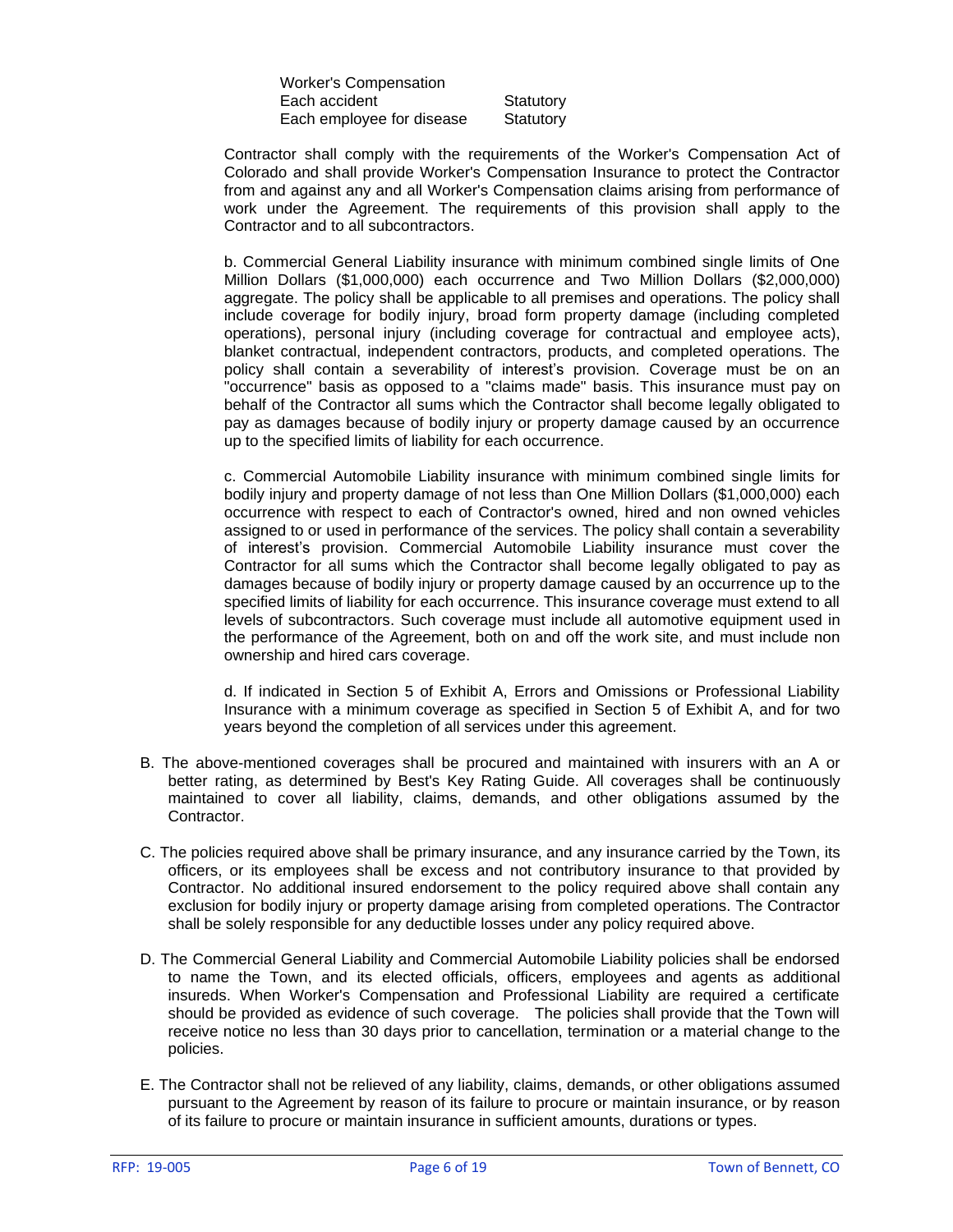- F. Failure on the part of the Contractor to procure or maintain policies providing the required coverages, conditions and minimum limits shall constitute a material breach of contract upon which Town may immediately terminate this Agreement, or at its discretion, Town may procure or renew any such policy or any extended reporting period thereto and may pay any and all premiums in connection therewith, and all monies so paid by Town shall be repaid by Contractor to Town upon demand, or Town may offset the cost of the premiums against any monies due to Contractor from Town.
- G. The Town reserves the right to request and receive a certified copy of any policy and any endorsement thereto.

### H. INSURANCE CERTIFICATES

1. The Contractor shall, prior to commencing services, deliver to the Town Certificates of Insurance as evidence that policies providing any and all required coverages and limits are in full force and effect.

2. These certificates will serve as an indication to the Town that the Contractor has acquired all necessary insurance; however, the Town may require that certified copies of the insurance policies be submitted and may withhold payment for services until the applicable insurance policies are received and found to be in accordance with the Agreement.

3. Insurance limits must be on each Certificate of Insurance. Each Certificate of Insurance shall be reviewed and approved by Town prior to commencement of services under the Agreement. The certificates shall identify this Agreement and shall state the project number where applicable.

4. Worker's Compensation Insurance. The contractor shall furnish the Town with a certificate giving evidence that it is covered by the Worker's Compensation Insurance herein required, each certificate specifically stating that such insurance includes occupational disease provisions and provisions preventing cancellation without thirty (30) days' prior notice to the Town in writing.

5. Adams County Community Development must also be named as Additional Insured in the Certificate and added to the binder.

- **VII. ADDITIONAL CONTRACTUAL OBLIGATIONS.** Contracts executed pursuant to this Proposal will include, but not be limited to the following provisions:
	- A. LOCAL, STATE AND FEDERAL COMPLIANCE REQUIREMENTS. Successful Contractors shall be familiar and comply with all local, state, and federal directives, ordinances, rules, orders, and laws applicable to, and affected by, this contract including, but not limited to, Equal Employment Opportunity (EEO) regulations, Occupational Safety and Health Act (OSHA), and Title II of the Americans with Disabilities Act (ADA).
	- B. DISPOSITION. The Contractor shall not assign, transfer, convey, sublet, or otherwise dispose of the contract, including any or all of its right, title or interest therein, or its power to execute such contract to any person, company or corporation, without prior written consent of the Town.
	- C. EMPLOYEES. All employees of the Contractor shall be considered to be, at all times, employees of the Contractor, under its sole direction, and not an employee or agent of the Town. The Town may require the Contractor to remove an employee it deems careless, incompetent, insubordinate or otherwise objectionable, and whose continued employment on Town property is not in the best interest of the Town. In accordance with the Town's policy regarding the use of tobacco products, no employee of the Contractor shall be permitted to use tobacco products when performing work on Town property.
	- D. DELIVERY. Prices, quotes and deliveries are to be **FOB destination, freight prepaid**, and shall require inside delivery unless otherwise specified in the Solicitation's Special Terms and Conditions. Title and risk of loss shall pass to the Town upon inspection and acceptance by the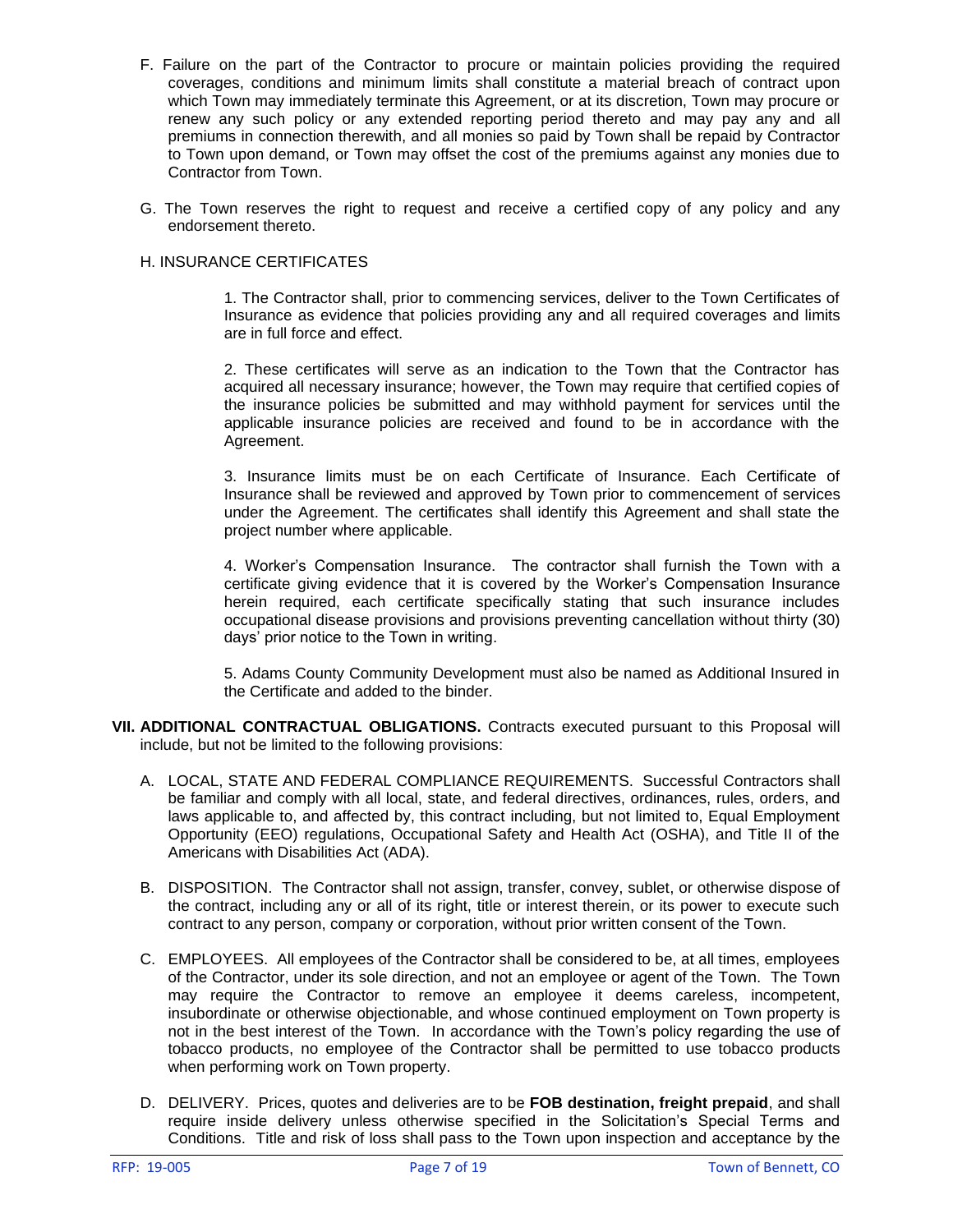Town at its designated point of delivery, unless otherwise specified in the Special Terms and Conditions. In the event that the Contractor defaults on its contract or the contract is terminated for cause due to performance, the Town reserves the right to re-procure the materials or services from the next lowest Contractor or from other sources during the remaining term of the terminated/defaulted contract. Under this arrangement, the Town shall charge the Contractor any difference between the Contractor's price and the price to be paid to the next lowest Contractor, as well as any costs associated with the re-solicitation effort.

- E. MATERIAL PRICED INCORRECTLY. As part of any award resulting from this process, Contractor(s) will discount all transactions as agreed. In the event the Town discovers, through its contract monitoring process or formal audit process, that material was priced incorrectly, Contractor(s) agree to promptly refund all overpayments and to pay all reasonable audit expenses incurred as a result of the non-compliance.
- F. INDEMNIFICATION. Contracts executed pursuant to this Proposal will require the selected contractor to indemnify and hold harmless the Town, and its officers and its employees, from and against all liability, claims, and demands, on account of any injury, loss, or damage, which arise out of or are connected with the contractor's performance of the contract, if such injury, loss, or damage, or any portion thereof, is caused by, or claims to be caused by, the negligent act, omission, or other fault of the consultant or any subcontractor of the consultant, or any officer, employee, or agent of the consultant or any subcontractor, or any person for whom the consultant is responsible. The contract shall include provisions for the consultant to defend against such claims.
- G. TERMINATION FOR CONVENIENCE. The Contract shall provide that the Town may cancel the contract upon thirty days written notice for reason other than cause. This may include the Town's inability to continue with the contract due to the elimination or reduction of funding.
- H. BONDS. For any contract exceeding \$50,000, the Contractor shall furnish a performance bond, payment bond, and warranty bond in an amount determined by the Town, but in any event at least equal to the contract price, as security for the faithful performance and payment of all Contractor's obligations. The bonds will be required to remain in effect at least until one year after the date of final payment. All bonds shall be in forms acceptable to the Town and executed by such sureties licensed to conduct business in Colorado that are acceptable to the Town.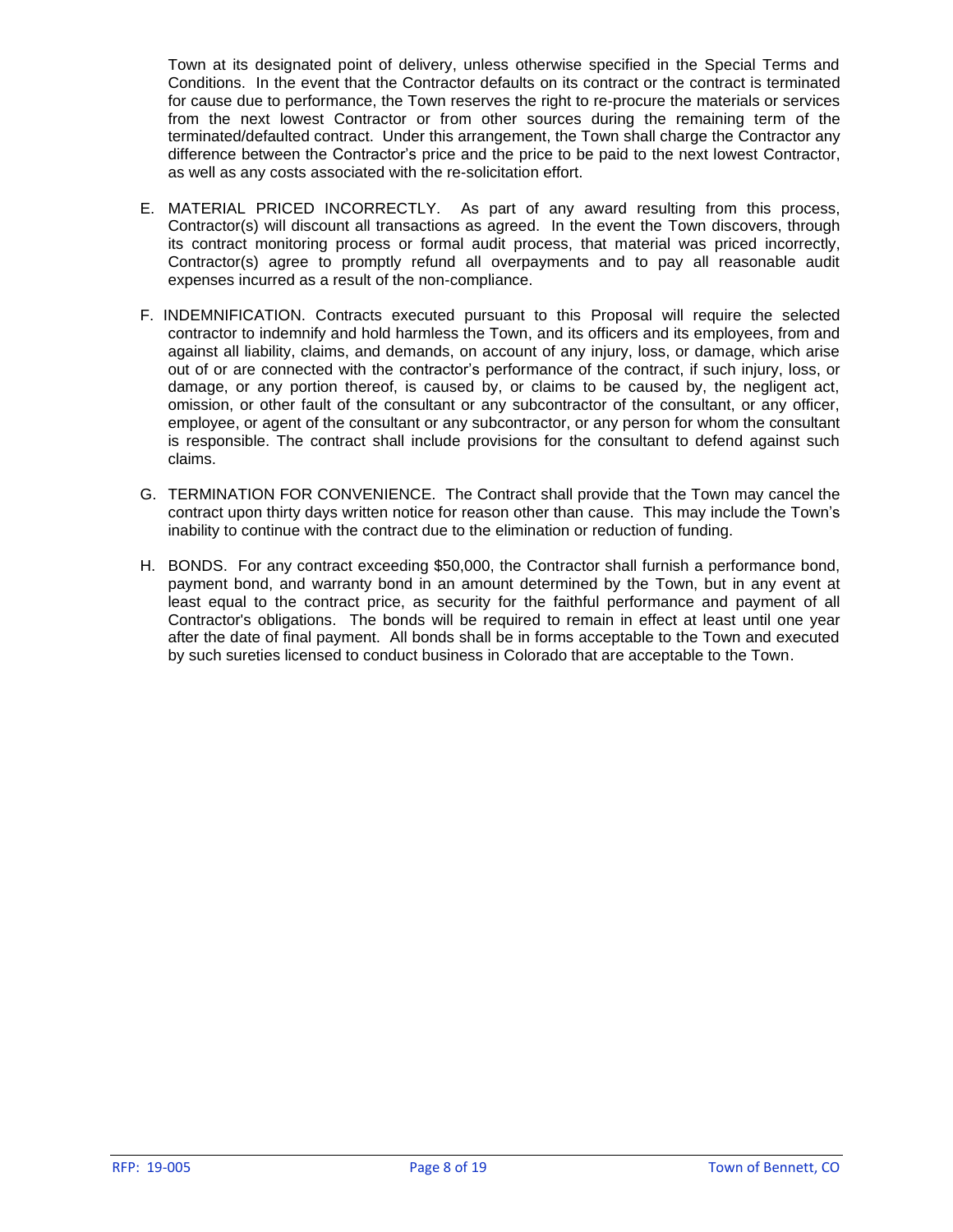

## **REQUEST FOR PROPOSALS SPECIAL TERMS AND CONDITIONS**

**SCHEDULE OF ACTIVITIES:** The following activities and dates are just a tentative outline of the process to be used to solicit Contractor responses and to evaluate each Proposal.

**PURPOSE:** To solicit proposals for the Town's primary banking services

**COMPETENCY OF CONTRACTORS - MINIMUM YEARS OF EXPERIENCE AND OPERATIONAL FACILITIES REQUIRED:** Pre-award inspection of the Contractor's facility may be made prior to award of contract. Responses will only be considered from Contractors which have been engaged in the business of performing services as described in this Solicitation for a minimum period of five (5) years prior to the date of this Solicitation. The Contractors must be able to produce evidence that they have an established satisfactory record of performance for a reasonable period of time and have sufficient financial support, equipment and organization to ensure that they can satisfactorily execute the services if awarded a contract. The term 'equipment and organization' as used herein shall be construed to mean a fully equipped and well-established company in line with the best business practices in the industry and as determined by the proper authorities of the Town. The Town reserves the right, before awarding the contract, to require a Contractor to submit such evidence of its qualifications as it may deem necessary and may consider any evidence available to it (including, but not limited to, the financial, technical and other qualifications and abilities of the Contractor, including past performance and experience with the Town) in making the award in the best interests of the Town.

**QUALIFICATIONS OF CONTRACTOR:** The Town may make such investigations as deemed necessary to determine the ability of the Contractor to perform work, and the Contractor shall furnish all information and data for this purpose as the Town requests. Such information includes but not limited to; current/maximum bonding capabilities, current licensing information, audited financial statements, history of the firm on assessments of liquidated damages, contracts cancelled prior to completion and/or lawsuits and/or pending lawsuits against the firm and/or its principals. The Town reserves the right to reject any Proposal if the evidence submitted by, or investigation of, such Contractor fails to satisfy the Town that such Contractor is properly qualified to carry out the obligations of the contract and to complete the work contemplated therein. Conditional bids will not be accepted.

**NON-APPROPRIATION:** Pursuant to C.R.S. § 29-1-110, as amended, financial obligations of the Town after the current fiscal year are contingent upon funds for the purpose being appropriated, budgeted and otherwise available. Any contract entered with respect to this project will provide that it is automatically terminated on January 1<sup>st</sup> of the first fiscal year for which funds are not appropriated. The Town shall give the Contractor written notice of such non-appropriation.

**MATERIAL PRICED INCORRECTLY:** As part of any award resulting from this process, Contractor(s) will discount all transactions as agreed. In the event the Town discovers, through its contract monitoring process or formal audit process, that material was priced incorrectly, Contractor(s) agree to promptly refund all overpayments and to pay all reasonable audit expenses incurred as a result of the noncompliance.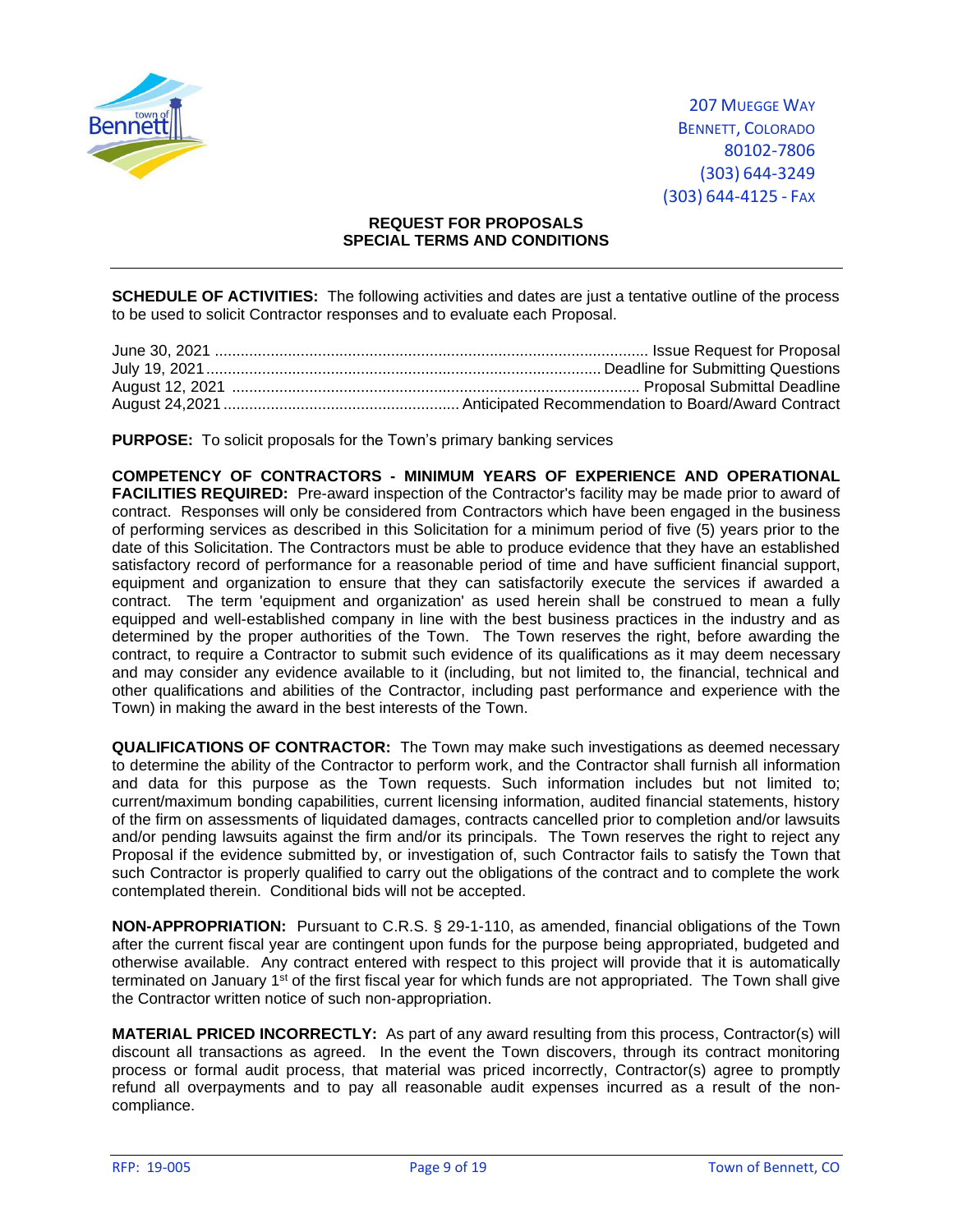**METHOD OF AWARD - SINGLE PRODUCT:** Award of this contract will be made to the lowest responsive, responsible Contractor whose Proposal will be most advantageous to the Town, subject to the Town's right to reject all Proposals. In addition to the bid amount, additional factors will be considered as an integral part of the bid evaluation process, including the following:

- The Contractor's ability, capacity and skill to perform within the specified time limits.
- The Contractor's experience, reputation, efficiency, judgment, and integrity.
- The quality, availability, and adaptability of the supplies or materials proposed.
- Contractor's past performance.
- Sufficiency of Contractor's financial resources to fulfill the contract.
- Contractor's ability to provide future maintenance and/or service.
- Other applicable factors as the Town determines necessary or appropriate in its discretion.

**EQUAL OPPORTUNITY:** The Town of Bennett intends and expects that the contracting processes of the Town and its Vendors provide equal opportunity without regard to gender, race, ethnicity, religion, age or disability and that its Vendors make available equal opportunities to the extent third parties are engaged to provide goods and services to the Town as subcontractors, vendors, or otherwise. Accordingly, the Vendor shall not discriminate on any of the foregoing grounds in the performance of the contract and shall make available equal opportunities to the extent third parties are engaged to provide goods and services in connection with performance of the contract. **Joint ventures are encouraged**.The Vendor shall disseminate information regarding all subcontracting opportunities under this contract in a manner reasonably calculated to reach all qualified potential subcontractors who may be interested. The Vendor shall maintain records demonstrating its compliance with this article and shall make such records available to the Town upon the Town's request.

**ADDENDUMS:** Contractor is responsible for obtaining and acknowledging all subsequent addendums. Failure to submit subsequent addendum(s) shall deem the Contractor non-responsive.

**COSTS INCURRED BY PROPOSER.** Costs for developing a response to the Proposal, interviews, and contract negotiations are entirely the obligation of the Contractor and shall not be charged in any manner to the Town.

**REQUEST FOR CLARIFICATIONS.** The Town reserves the right to require clarification or further information with respect to any Proposal received, and to determine the final terms of any contract for services.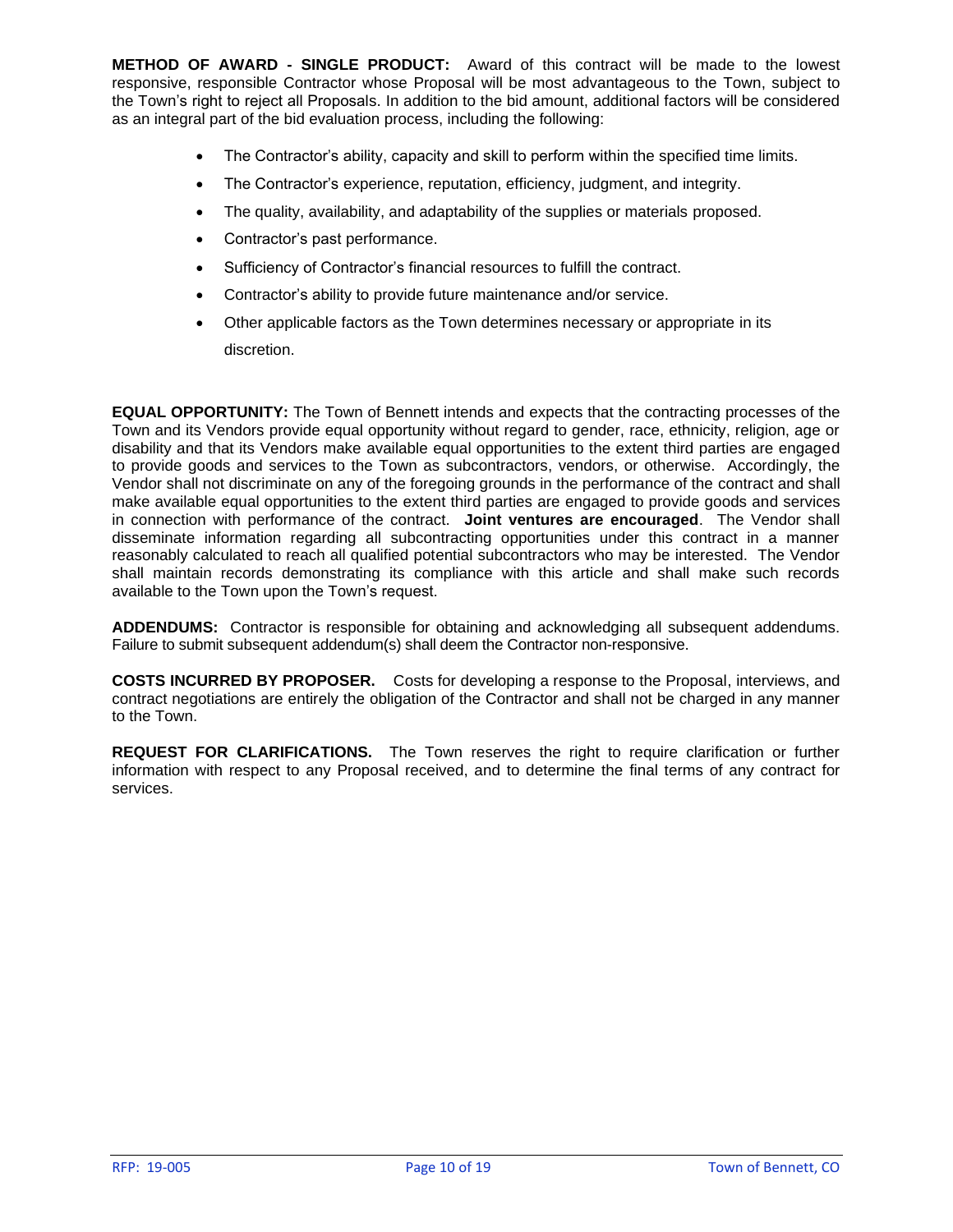

# **REQUEST FOR PROPOSALS SPECIFICATION AND PRICING FORM**

# **I. SPECIFICATIONS**

The Town of Bennett is soliciting proposals for its primary banking services. The Town's needs are outlined in the scope of services below.

The primary objective of requesting proposals is for the Town to determine which bank can offer the highest quality of service at the most reasonable cost. This process also provides the Town the opportunity to explore alternative procedural methods that could improve its banking, cash management and customer service capabilities. The Town expects its financial institution to be a leader and innovator in the development and execution of financial products and services. The Town intends to establish a two-year contract, with renewal options. The conditions of the proposal must remain valid for a minimum contract term of two years.

We encourage you to be creative and educational in your responses. While your format must be consistent with the requirements of the RFP, if you believe that your proposed solution or services would be beneficial to the Town, we invite you to offer them. Please provide options that may create efficiencies, make improvements, and take advantage of new, applicable technologies.

### **II. GENERAL REQUIREMENTS**

- A. *Conditions:* Banks shall make all investigations necessary to thoroughly inform themselves regarding the technical specifications affected by the delivery of services as required by the conditions of the Solicitation. No plea of ignorance by the Bank of conditions that exist or that may hereafter exist as a result of failure to fulfill the requirements of the contract documents will be accepted as the basis for varying the requirements of the Town or the compensation to the Bank.
- B. *Clarifications:* The Town may, at its discretion, request clarification of information submitted, and conduct discussions with Banks who submit proposals in order to clarify responses.
- C. *Authority to Offer Banking Services:* The Bank must be Federally, or State of Colorado chartered, with banking facilities within 30 miles of the Town.
- *D. FDIC Insured:* Bank must be Federal Deposit Insurance Corporation (FDIC) insured.
- E. *Public Deposit Protection Act:* Bank must be a State of Colorado qualified depository for public funds and must be in compliance with the Colorado Public Deposit Protection Act (CRS 11-10.5- 101).
- F. *Equity:* The Bank must have shareholders equity (e.g., capital stock, surplus, and undivided profits), however denominated, of not less than \$5,000,000.
- G. *Federal Reserve System:* The Bank must be a member of the Federal Reserve System.
- H. *Legal Compliance:* The Bank must comply with Federal and State laws, ordinances, rules and regulations regarding nondiscrimination in employment.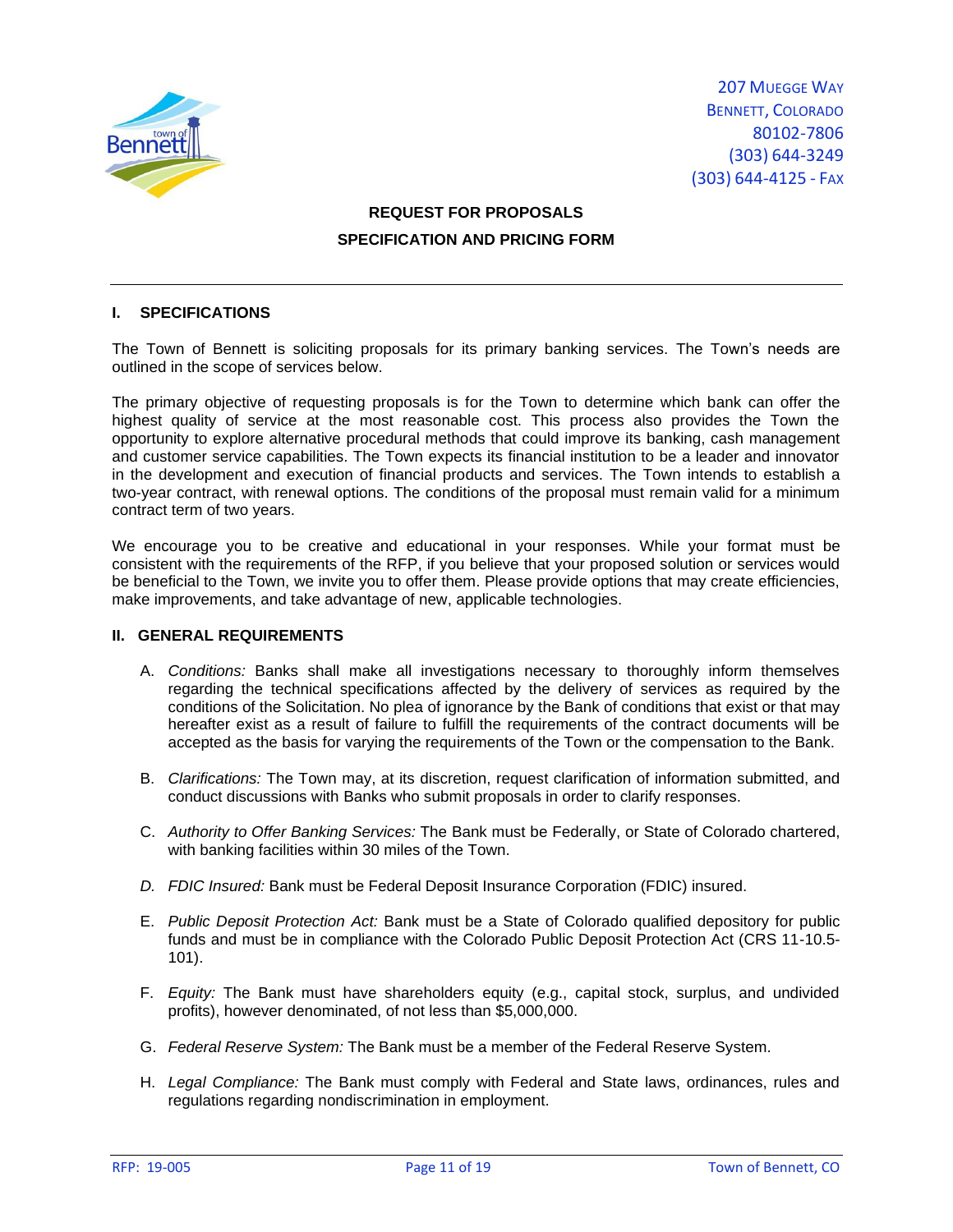- I. *Disaster Preparedness:* It is imperative that the Town have access to its financial assets in case of a disaster that could strike the Town or the Town's Bank.
- J. *Required Services:* Bank must have the capacity of providing all "Required Services' set forth in the Scope of Services.

### **III. SCOPE OF SERVICES**

The following scope of services sets forth the required services that the Town is looking for to conduct effective and efficient service internally as well as to provide customer service to our vendors and residents. The Town would require that the Bank have the capacity of providing all of these services set forth below. If a service cannot be offered, please address why not and if there is an alternative.

- A. *Security:* Multi-Level security on online access and wire transfers.
- B. *Account Management:* 
	- Secure consolidated view of all your business accounts together and separately.
	- Online access to view, print and download all archived bank statements for three consecutive years.
	- Email notifications on account balances and check activity.
	- Online money transfers, stop payments, and ACH payments.
	- Online check and deposit imaging.
	- Listing of daily cleared checks (check number and amount) available online.
	- Images of cleared checks (front and back) available for online retrieval up to one year.
	- Include description of all reporting and communication methods and identify any customer service issues.
	- Desk top deposits. The Town will need to be able to scan daily deposits.
- C. *Bill Pay:* 
	- Make payments from multiple business accounts.
	- Schedule payments in advance, set up recurring payments, and same day pay options.
	- Run and download customized reports to track spending.
	- View or cancel pending payments.
	- Vendor direct ACH payments.
	- Email notifications.
	- Timely delivery.
- D. *Electronic Receivables and/or Lockbox:* Secure remote deposit with imaging. Downloadable custom reports.
- E. *Interest rate on accounts:* Please specify the interest rate to be paid on the Town's accounts in the form of a "market/external rate" plus or minus so many "basis points" and list the source for the market/external interest rate. Also specify whether interest will be calculated on a 360 or 365 day basis and whether it will be paid on ledger or collected account balances. If possible, provide a three-year historical analysis on interest rates that would have been paid to the Town.
- F. *Accounts:* The Town would like to maintain five total accounts. The following accounts would be:
	- 1. General Fund Operating Account.
	- 2. Antelope Hills GID
	- 3. Money Market Account

The Town will need to do same day transfers from its operating account. The Town is always interested in improving its financial affairs; please describe any additional CD and investing opportunities available.

G. *Procurement and Credit Card Services:* The Town needs two forms of procurement cards. The first would be for petty cash transactions and the second for credit cards transactions. Describe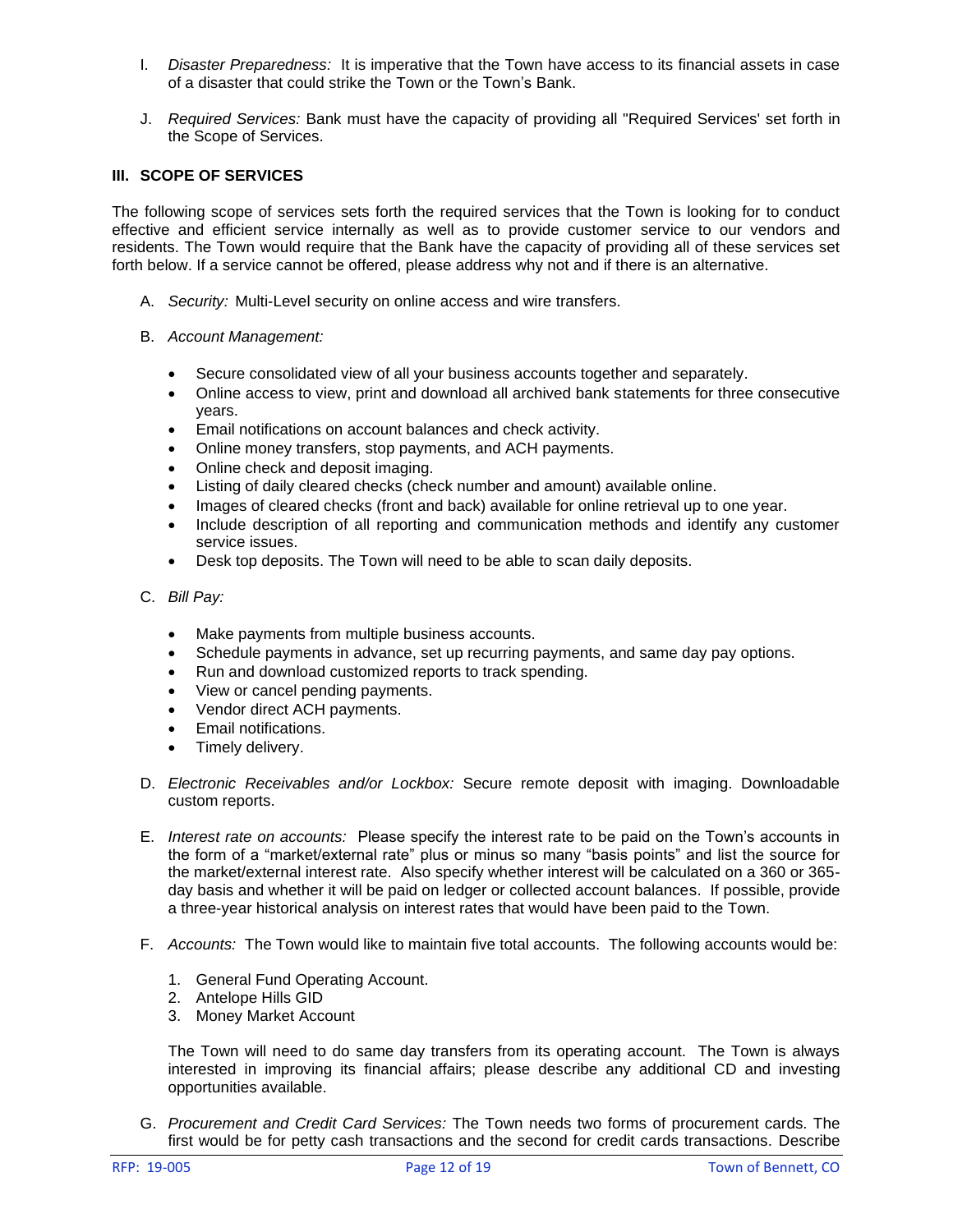the bank's options and technology available and online access to month reporting and transferring balances.

- H. *Technology and Enhancements:* The Town is continuously striving to introduce technological advances that the bank has to offer. Please identify areas of technology in which the bank is proficient or believes would achieve our overall goal of efficiency.
- I. *Free checking account for employees:* One free checking account shall be available to each Town employee. There are approximately 20 employees of the Town.
- J. *Availability of Funds Deposited:* Deposits will be made during the business day (generally between 9:00 am and 4:00 pm). The Town is to be given credit as collected funds for all items that are cleared by the bank on the same day as the deposit is made. Items deposited that clear at institutions located within the Federal Reserve Region will be considered collected funds within one business day as a maximum. The Bank will credit the Town's account for incoming wire transfers and account transfers (between Town accounts) on the day received regardless of the time of receipt during that day.
- K. *Returned Items:* The Bank will charge all returned checks against the account in which the funds were deposited. Notices of returned items are to be available on-line daily, with electronic images of the checks. All checks returned due to insufficient funds will be automatically re-deposited a second time.
- L. *Deposit and Coin Bags:* The Bank must provide locked deposit bags, in various sizes, and coin bags, free of cost to the Town.
- M. *Account executive:* An executive must be assigned to the Town's account to coordinate the account services and expedite the solution of any problems. Provide a brief biography of the account executive. Provide methods for contact and assurances of timely resolutions of problems. Explain the process surrounding disputed transactions, potential liability on behalf of the Town, and dispute resolution.
- N. *Pricing:* For each of the services desired by the Town, explain how the bank will be compensated for its services. No funds or fees belonging to the Town may be withdrawn from the Town's depositories except upon prior approval from the Town.
- O. *Alternatives:* If bank does not offer the above services desired, please explain the reason and possible substitution.

The bank should recommend, describe and explain any and all additional services which would enhance cash management capabilities for the Town of Bennett. With each suggestion, please provide cost and sample material associated with such services.

# **IV. SUMMARY OF TOWN OF BENNETT TRANSACTIONS**

The Town currently has one major banking relationships which includes a main operating account that serves as the main depository account and the accounts payable account. Please see Attachment A monthly account activity.

### **V. DETAILED BANK INFORMATION REQUIRED**

- A. *Bank Profile:* Describe the Bank's ownership structure. Indicate how the Town would rank compared to other customers of the Bank in relationship to size, complexity, and type of services. Provide an organization chart depicting the Bank's various departments, including contacts that would be involved in the Town's Banking relationship. Provide the location (City and State) where Bank processing takes place for each of the services addressed.
	- Provide a listing of new public fund accounts of similar size gained in the last two years.
	- List all branches and/or affiliates that would be convenient to the Town.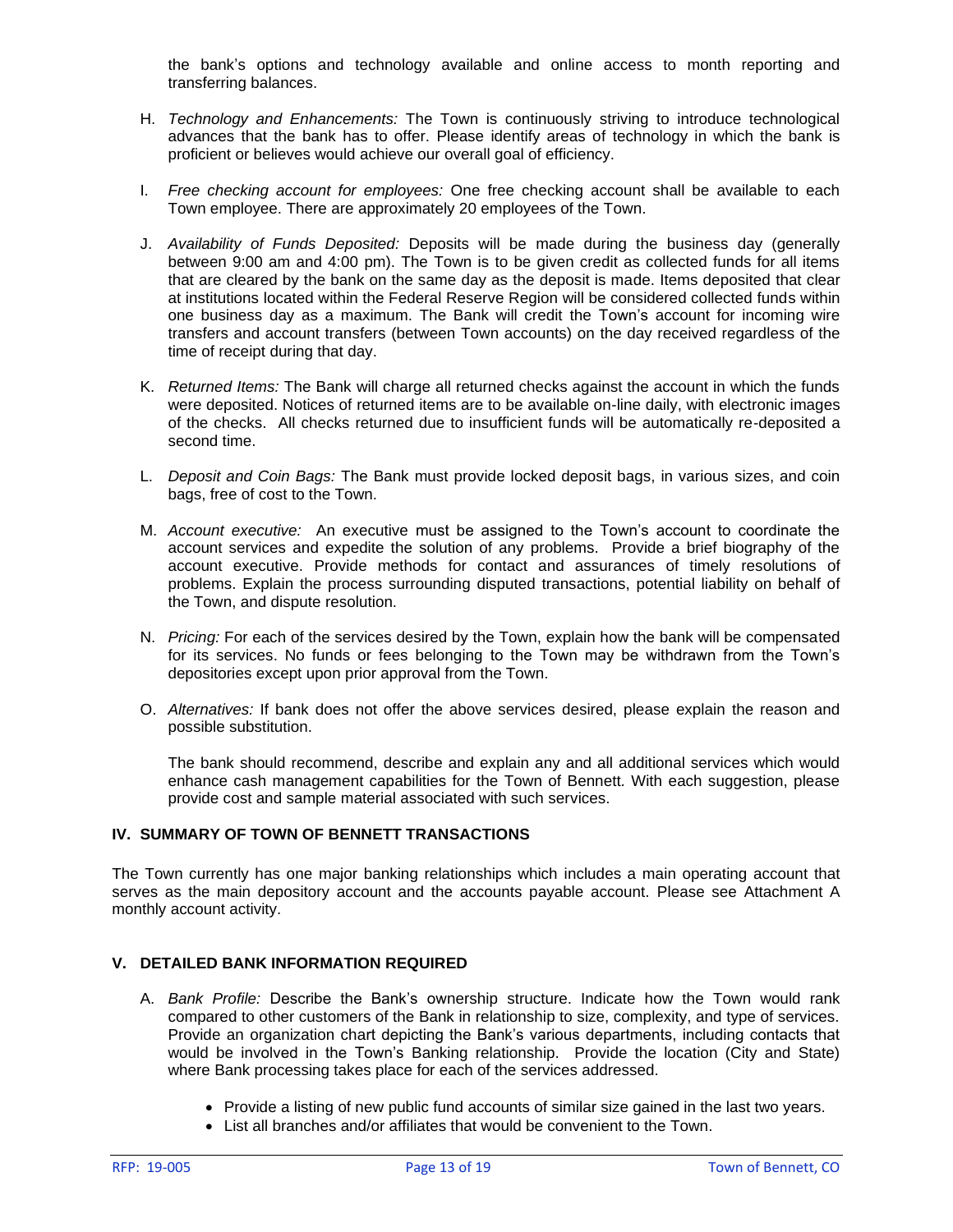- B. *Financial Strength:* Identify key measures of the Bank's financial strength including capital ratios, market capitalization and total assets. Provide a copy of the Bank's latest annual report. Indicate the Bank's ratings from the following agencies: Standard & Poor's, Moody's, Thomson BankWatch, and Sheshunoff. Include ratings for senior debt, subordinated debt and long-term deposits. Describe any pending mergers or acquisitions and how these changes might affect the Town's services.
	- Submit a current Certificate of Eligible Public Depository signed by an officer of your financial institution.
- C. *Security and Controls:* Briefly discuss the Bank's security and controls and to the extent appropriate, discuss security for the services outlined in Section III, Scope of Services, including what controls the Bank has in place to protect data integrity; ensure that files or transactions are not duplicated or lost; prevent unauthorized transactions; reduce Bank employee errors and detect or prevent fraud. Also, discuss the Bank's experience with the frequency of fraud in each service area.
	- Please describe the Bank's position regarding reimbursing the Town for inadvertent Bank errors.
	- Please describe the Bank's standard for timely correction of errors.
	- Please describe any and all security protections to identify and avert fraudulent check and ACH transactions. What protections will be offered to shield the Town from loss? To what extent will the Bank accept liability for fraudulent transactions?
	- Please provide details regarding filters and other forms of protection to shield the Town from incorrect or fraudulent ACH transactions.
	- Please describe the Electronic Wire Transfer interface offered by the Bank, including built in security safeguards and a description of the process from start to finish.
- D. *Disaster Recovery:* Briefly describe the Bank's disaster recovery plan including the following information: the location of the backup facilities with identification of any third-party involvement; the time necessary to transfer processing; and the frequency with which the recovery process is tested. Disclose how many times in the last twelve months the Bank has experienced an unscheduled downtime that lasted more than 30 minutes and the length of the longest downtime. Describe the most common causes of unscheduled downtimes. Describe the Bank's contingency plans for critical processes such as payroll ACH, wire transfers, online transactions and reporting.
- E. *Customer Relations:* The Town requests that the Bank provide the name of a locally based designated account representative, and a backup, that are available and responsive to the Town's needs from 8:00 a.m. to 5:00 p.m. Mountain Time. The Town considers the representative / backup to be vital and to be able to meet with them if necessary. This representative / backup are expected to act as a liaison to coordinate all Town Banking activities and must have the ability and authority to resolve any problems that may arise. The Bank is expected to notify the Town in advance of a change in the manager or the backup. In the Bank's proposal, list names and titles of the Bank employees who will be assigned to the Town's account and identify the area or division of the organization in which these individuals work. To increase communication between the Town and the Bank, a periodic review of the banking relationship will be made on a mutually agreeable schedule. The purpose of the review is to identify problems early and to take corrective action were warranted to maintain a mutually satisfactory relationship.
- F. *Subcontracted Services:* For each service described in Section III, Scope of Anticipated Banking Services, indicate if a subcontractor is used. Include the subcontractor's name and location (City and State). Describe the Bank's process for resolving issues and policies for communication between the Town, the Bank, and its subcontractors.
- G. *Conversion Implementation and Transition:* The selected Bank will be required to submit a detailed conversion timeline for each of the required Banking services upon execution of the Banking contract. The Town anticipates completion of the conversion by December 6, 2019.

For services outlined in Section III, Scope of Anticipated Banking Services, provide the following information about the conversion implementation:

1. Describe the implementation process including processing of agreements, installation of any software, set up, and testing.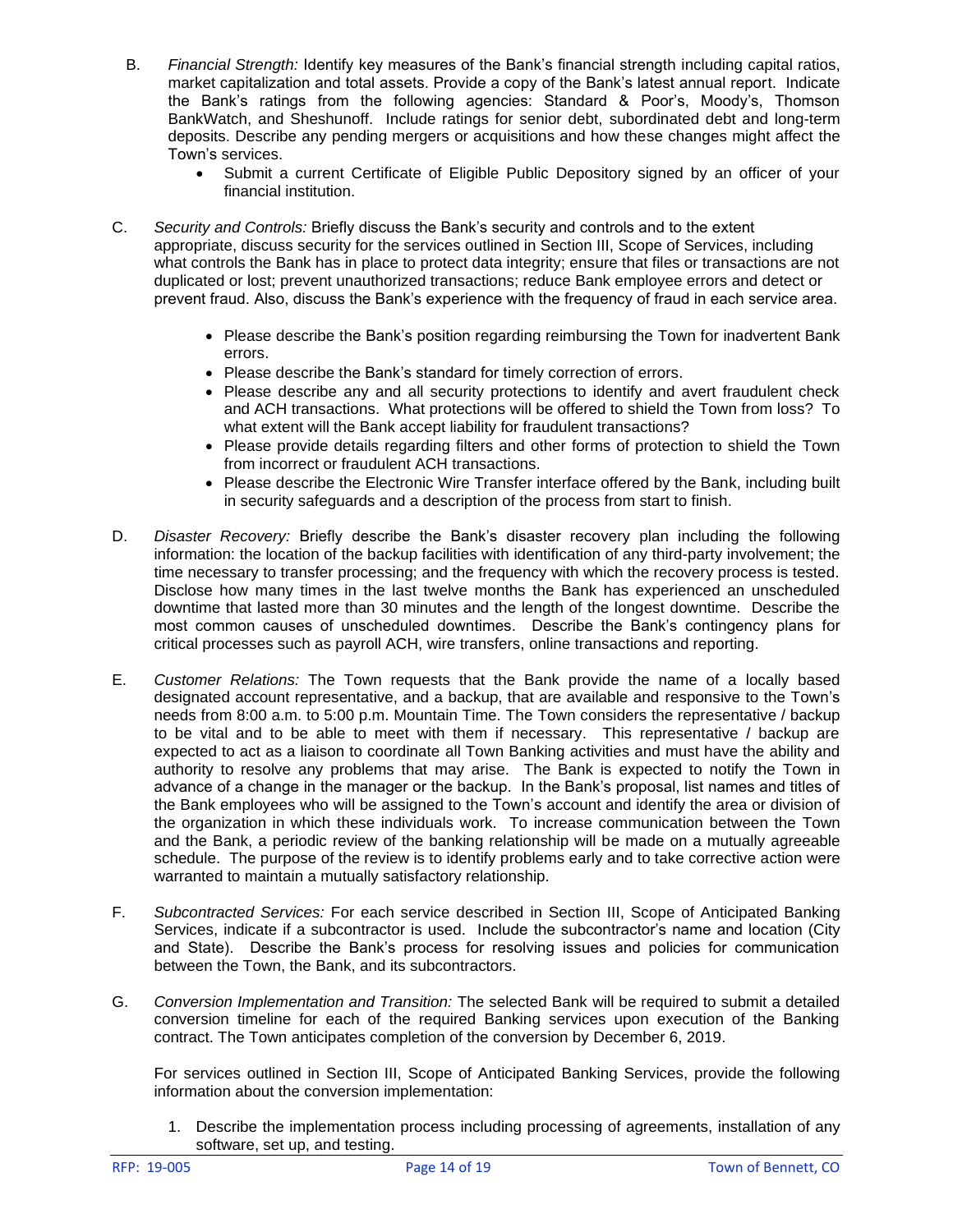- 2. Provide an outline of the average time necessary to complete the various steps of implementation.
- 3. Describe the support provided during implementation including: the assignment of an implementation team, staff training, technical assistance, user manuals, and on-site visits**.**
- 4. Identify factors that may affect timing and complexity of the conversion process.
- 5. The winning bidder is expected to pay any actual "hard costs" incurred by the Town to convert to a new bank. Address how the Bank will handle these conversion costs. Such costs will include, but may not be limited to: deposit slips, desktop deposit machine, costs to convert the purchase card program.
- H. *Customer References:* Provide references from at least three customers to which the Bank is currently providing the services included in Section III, Scope of Anticipated Banking Services. These should be current customers with comparable processing volumes to those of the Town. Select a mix of long-standing and new customers. Cities or other governmental references are preferred. References should include a contact name, email, and phone number.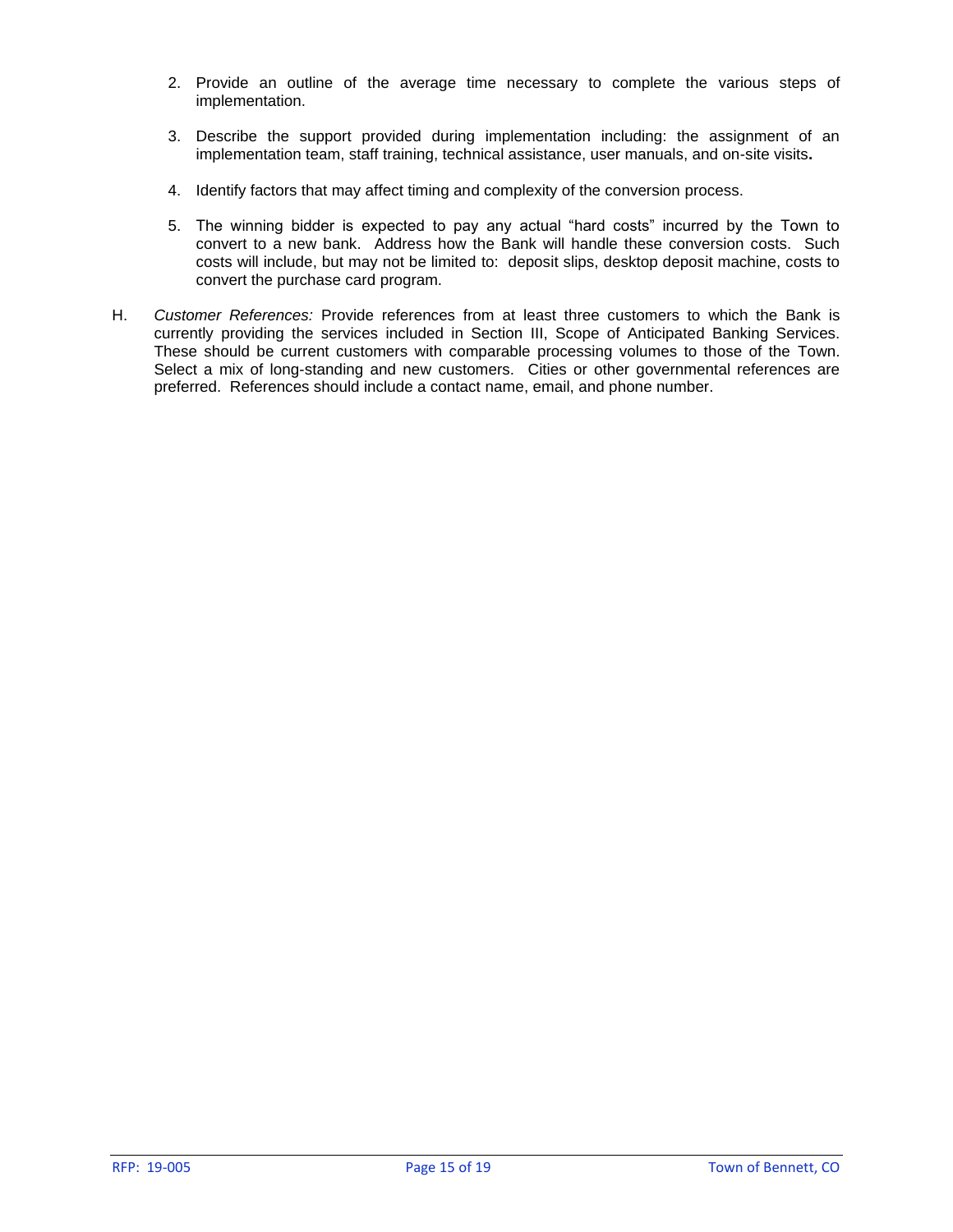

# **REQUEST FOR PROPOSALS SUBMISSION FORM**

**SUBMISSION:** It is imperative, when submitting a bid/proposal, that you address the envelope as follows:

Town of Bennett 207 Muegge Way Bennett, CO 80102

| Attn: | <b>Stephanie Halmes</b><br>Director of Finance and Technology<br>RFP: 21-005                |            |           |
|-------|---------------------------------------------------------------------------------------------|------------|-----------|
|       | Does your proposal comply with all the terms<br>and conditions? If no, indicate exceptions. | YES        | <b>NO</b> |
|       | Does your proposal meet or exceed all<br>specifications? If no, indicate exceptions.        | <b>YES</b> | <b>NO</b> |
|       | State percentage of prompt payment discount, if offered.                                    |            | ℅         |
|       | State total bid price (include all items bid).                                              |            |           |
|       | State total bid price with discount.                                                        |            |           |

**The Town of Bennett must have on file a completed W-9 prior to doing business with Contractors. Please submit the attached form with your Proposal.**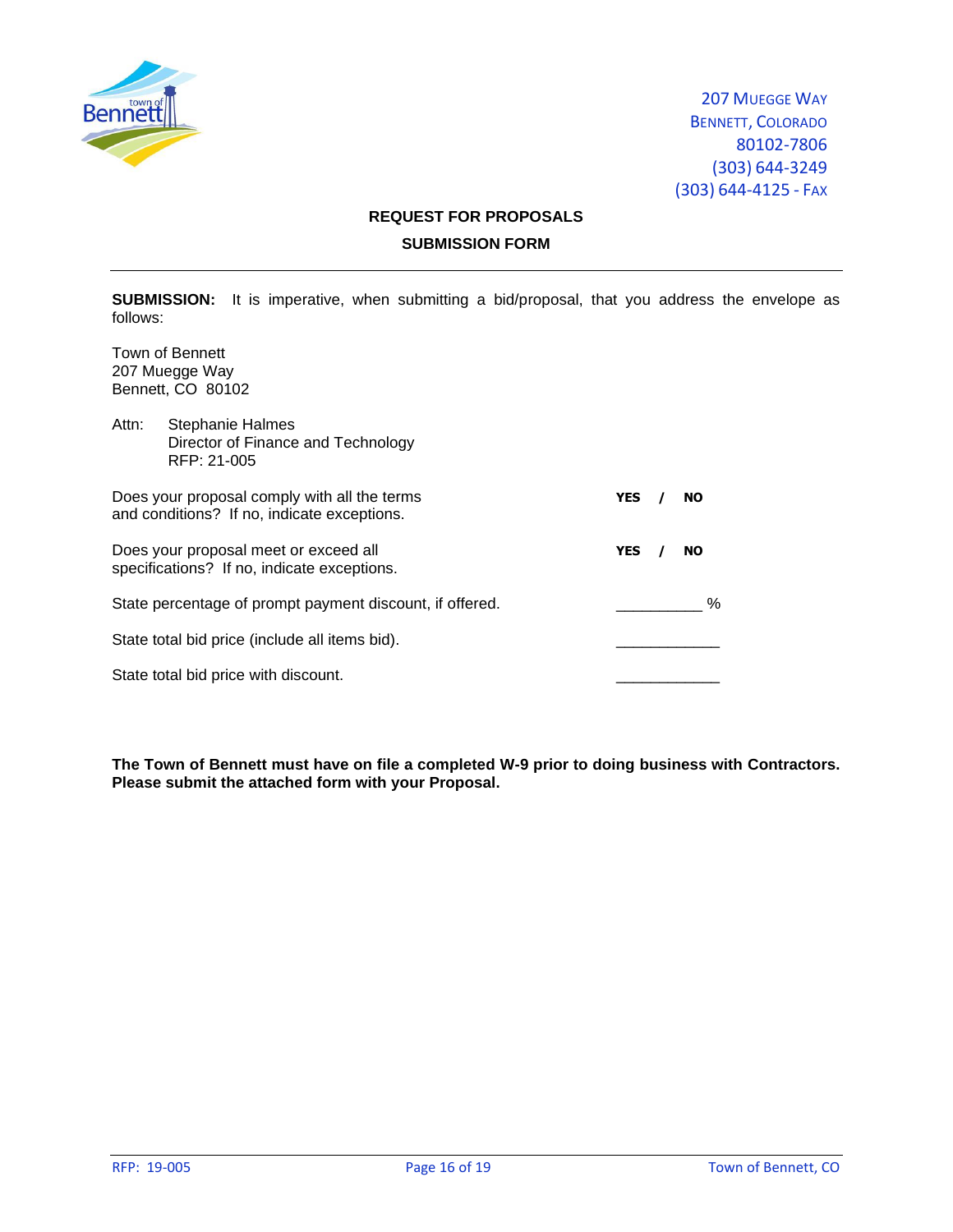

# **REQUEST FOR PROPOSALS APPENDIX A – PROFESSIONAL SERVICES CONTRACT**

I. The successful Contractor will be required to sign a Professional Services Contract substantially similar to the contract form in Appendix A. The Town of Bennett reserves the right to add or delete provisions to the form prior to contract execution.

REMAINDER OF PAGE LEFT INTENTIONALLY BLANK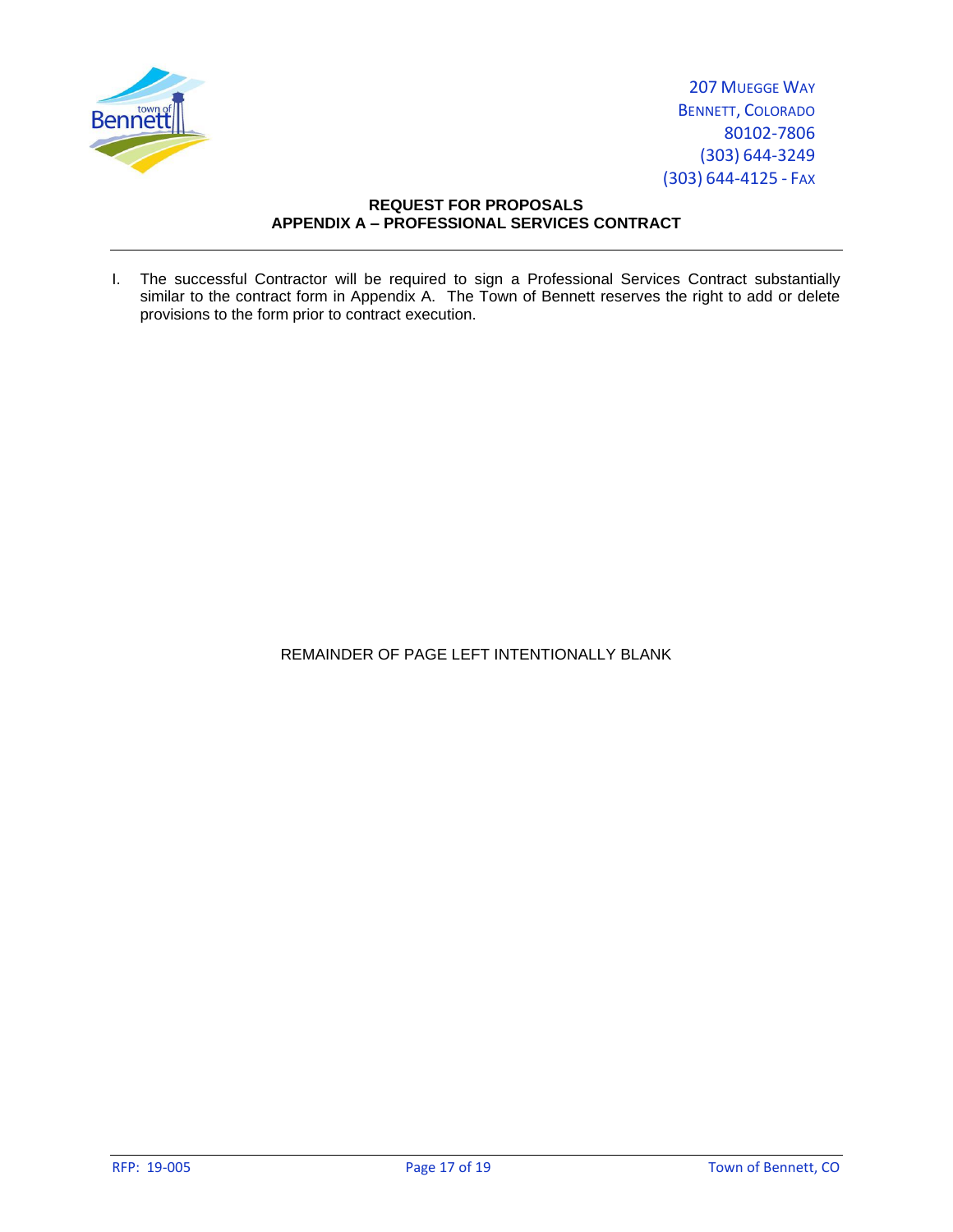

#### **REQUEST FOR PROPOSALS**

# **SUBSTITUTE FORM W-9** Vendor# **REQUEST FOR TAXPAYER IDENTIFICATION NUMBER AND CERTIFICATION (A copy of the W-9 instructions is available upon request)**

### **1. NAME OF FIRM:**

NAME (Legal Name)

BUSINESS NAME (If different from above e.g. DBA)

**2. ADDRESS NOTIFICATIONS, PURCHASE ORDERS ETC. SHOULD BE MAILED** (if different from above):

NAME (As it appears on invoice)

ADDRESS

CITY, STATE, ZIP

### **3. PAY TO OR REMITTANCE INFORMATION**

(If more than one remit to address, please attach on additional page.)

STREET ADDRESS

CITY, STATE, ZIP

The Internal Revenue Service requires that you submit a Taxpayer Identification Number to comply with this regulation, please fill in the required information on this form, sign and return it to:

By fax (303) 644-4265 By mail Town of Bennett ATTN: Stephanie Halmes 207 Muegge Way Bennett, CO 80102